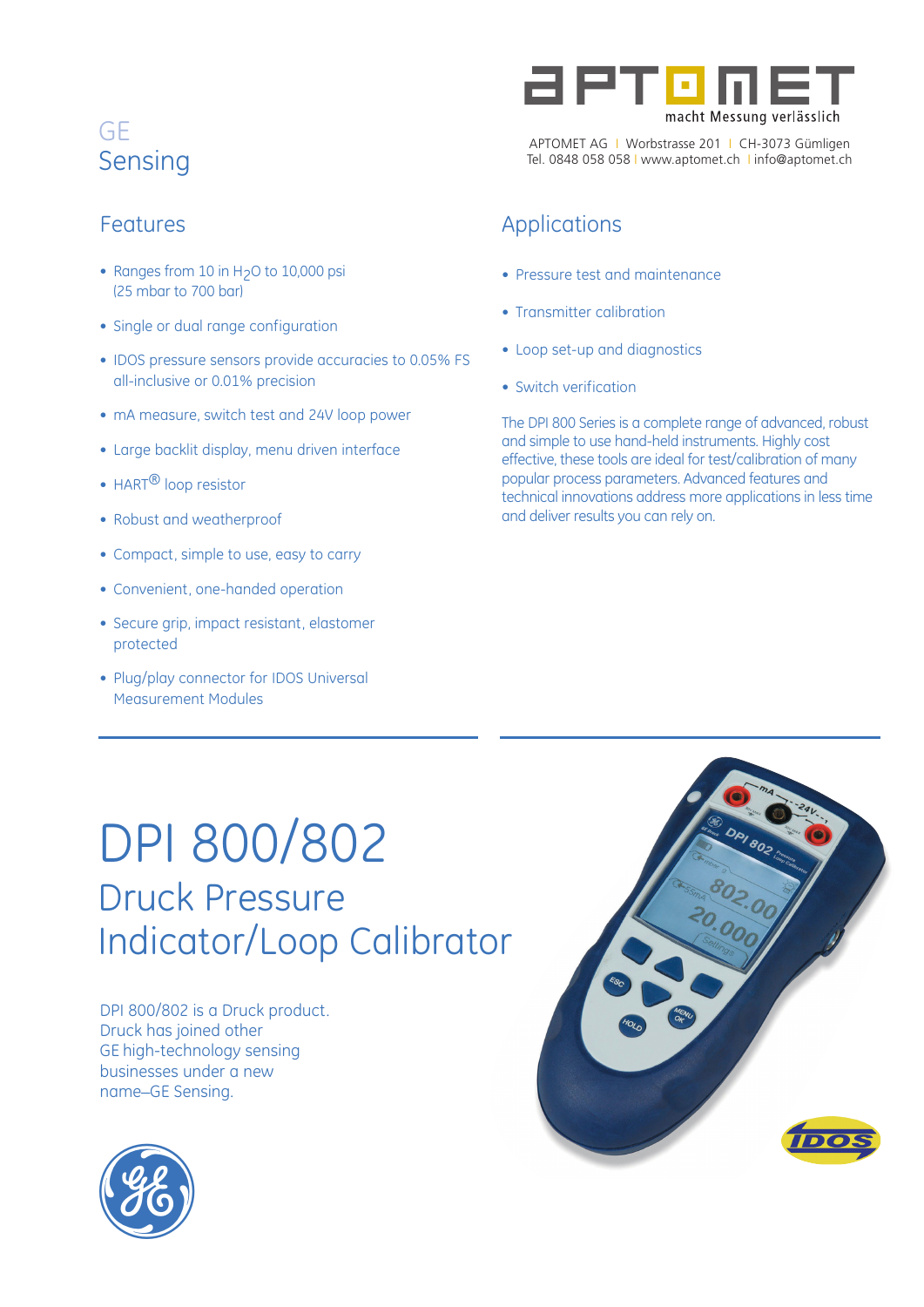# DPI 800/802 Specifications

|                                                    | 800<br>$\overline{P}$ | 802<br><b>DPI</b> | 51          | $\approx$<br>좀 좀 | 820<br>$\overline{5}$ | $\approx$<br>$\overline{B}$ $\overline{B}$ | $\approx$    | 832<br><b>PI</b> | $\overline{84}$<br>용 | 842<br>$\overline{P}$ |
|----------------------------------------------------|-----------------------|-------------------|-------------|------------------|-----------------------|--------------------------------------------|--------------|------------------|----------------------|-----------------------|
| Type                                               | P                     | P                 |             | <b>RTD</b>       | °F (°C)               |                                            | <b>TC</b>    | mA/V             | Hz                   |                       |
| Indicator (measure pressure)                       | ✓                     | ✓                 |             |                  |                       |                                            |              |                  |                      |                       |
| Calibrator (measure or source)                     |                       |                   | ✓           | $\checkmark$     |                       | $\checkmark$                               | ✓            | ✓                | ✓                    |                       |
| Thermometer (dual input T1, T2, T1 - T2)           |                       |                   |             |                  | ✓                     |                                            |              |                  |                      |                       |
| <b>Dual Capability</b>                             |                       |                   |             |                  |                       |                                            |              |                  |                      |                       |
| mA measure with 24 V loop power                    |                       | ✓                 |             | ✓                |                       |                                            | ✓            | ✓                |                      | ✓                     |
| Switch test                                        |                       |                   |             | ✓                |                       |                                            | $\checkmark$ | $\checkmark$     |                      |                       |
| <b>HART</b> resistor                               |                       | ✓                 |             | ✓                |                       |                                            | $\checkmark$ | ✓                |                      | ✓                     |
| <b>IDOS Universal Measurement Modules</b>          | $\mathbf 0$           | $\mathbf 0$       | $\mathbf 0$ | $\bf{O}$         | $\mathbf 0$           | $\bf{O}$                                   | $\bf{0}$     | $\mathbf 0$      |                      | 00                    |
| Features                                           |                       |                   |             |                  |                       |                                            |              |                  |                      |                       |
| Programmable step and ramp output                  |                       |                   | ✓           | ✓                |                       | $\checkmark$                               | $\checkmark$ | $\checkmark$     | ✓                    |                       |
| Hold, scaling, max/min/avg, filter, alarm,<br>tare | ✓                     | ✓                 |             | ✓                | ✓                     | $\checkmark$                               | $\checkmark$ | ✓                |                      |                       |
| 25 pressure units, flow scaling, leak test         | $\checkmark$          | ✓                 | 2           | 2                | ❷                     | 2                                          | ❷            | 2                |                      | 80                    |
| 1000 point data memory, RS232                      | ❸                     | ❸                 | l0          | ❸                | ✓                     | ❸                                          | ❸            | ❸                |                      | 60                    |
| <b>Applications</b>                                |                       |                   |             |                  |                       |                                            |              |                  |                      |                       |
| Measurement and monitoring                         | $\checkmark$          | ✓                 | ✓           | ✓                | ✓                     | ✓                                          | $\checkmark$ | ✓                | ✓                    | ✓                     |
| Indicator, controller and recorder testing         | $\checkmark$          | ✓                 | ✓           | $\checkmark$     |                       | $\checkmark$                               | $\checkmark$ | ✓                | ✓                    |                       |
| Transmitter maintenance and calibration            |                       | ✓                 |             | ✓                |                       |                                            | $\checkmark$ | ✓                |                      | ✓                     |
| Process loop set-up and maintenance                |                       | ✓                 |             | ✓                |                       |                                            | $\checkmark$ | ✓                |                      |                       |
| Switch, trip and safety system testing             |                       | ✓                 |             | ✓                |                       |                                            | ✓            | ✓                |                      | ✓                     |
|                                                    |                       |                   |             |                  |                       |                                            |              |                  |                      |                       |

-*Optional (please refer to IDOS datasheet), When fitted with IDOS pressure module Optional (please refer to accessories IO800E).*

## Pressure Test and Measurement

#### **DPI 800 Pressure Indicator**

The ideal tool for pressure test and measurement

#### **Pressure Ranges**

10 in H2O to 10,000 psi (25 mbar to 700 bar) including vacuum options

#### **All-Inclusive Accuracy**

Can be relied on from one year to the next, even in tough environmental conditions (see specifications)

#### **Dual Sensor Configuration**

Extended measurement range and simultaneous two channel reading (P1 and P2 or P1 - P2)

#### **Stainless Steel Sensor Construction**

Available for compatibility with a wide range of fluids and gases (refer to range table)

#### **Programmable Leak Test**

Reports the pressure drop and leak rate

#### **Advanced Features**

Hold, maximum/minimum/average, alarm, and tare facilitate troubleshooting

### Pressure Instrument and Loop **Maintenance**

#### **DPI 802 Pressure Loop Calibrator**

Provides simultaneous pressure and mA measurement for transmitter and loop maintenance

#### **Dual Readings**

Simultaneous measurement of pressure and mA for transmitter calibration and loop maintenance

#### **24V Loop Power Supply**

Energizes transmitters and control loops

#### **Automatic Switch Test**

Captures open/closed trip values providing a fast and highly accurate "safety system" check

#### **HART Resistor**

Can be switched into the loop when required by a HART digital communicator and avoids the inconvenience of carrying a 250  $\Omega$  resistor

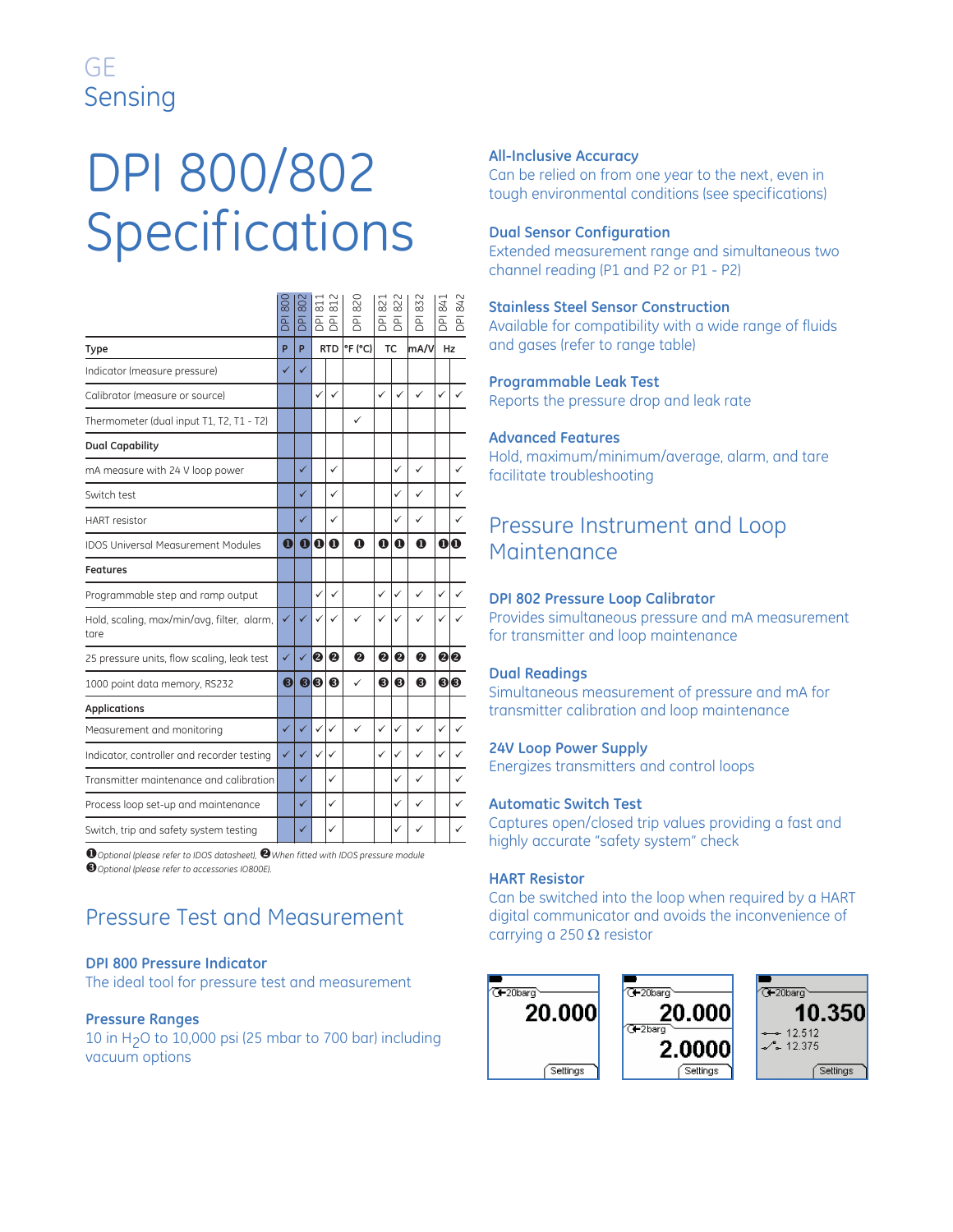# DPI 800/802 Specifications

## IDOS™ Flexibility

#### **Intelligent Digital Output Sensor (IDOS)**

Universal Pressure Modules are available from 10 in H2O to 10,000 psi (25 mbar to 700 bar).

#### **Total Flexibility**

IDOS modules can be used with any compatible instrument; for example, a DPI 812 RTD loop calibrator can become a fully featured pressure calibrator.

#### **Plug and Play**

Modules are interchangeable between instruments, requiring no set-up or instrument calibration.

#### **Range Expansion**

Achieved by adding modules (please refer to the IDOS Universal Pressure Module datasheet).

| <b>Pressure Range</b>                                                  | G/D          | G | A            | Media       |   | s     | *Accuracy %FS<br>Р |
|------------------------------------------------------------------------|--------------|---|--------------|-------------|---|-------|--------------------|
| $\pm 10$ in H <sub>2</sub> O (25 mbar)                                 | $\checkmark$ |   |              | ❷           | 6 | 0.1   | 0.03               |
| .±1, 3, 5, or 10 psi<br>(70, 200, 350,<br>or 700 mbar)                 | ✓            |   |              | ❷           | ❸ | 0.075 | 0.03               |
| 5 psi (350 mbar)                                                       |              |   | ✓            | ❷           |   | 0.1   | N/A                |
| -15 to 15 or 30 psi<br>$(-1)$ to $1$ or $2$ bar)                       |              |   |              | ❷           | ❸ | 0.05  | 0.01               |
| 30 psi (2 bar)                                                         |              |   | $\checkmark$ | ❷           |   | 0.075 | N/A                |
| -15 to 50, 100, 150<br>or 300 psi (-1 to 3.5,<br>7, 10 or 20 bar)      |              | ✓ |              | $\mathbf 0$ |   | 0.05  | 0.01               |
| 100, 300 psi<br>(7, 20 bar)                                            |              |   | $\checkmark$ | $\bf{0}$    |   | 0.075 | N/A                |
| 500, 1000, 1500,<br>2000 or 3000 psi<br>(35, 70, 100, 135,<br>200 bar) |              | ✓ |              | $\bf{O}$    |   | 0.05  | 0.01               |
| 5000 or 10,000 psi<br>(350 or 700 bar)<br>Sealed gauge                 |              | ✓ |              | $\bf o$     |   | 0.05  | N/A                |

*G = gauge, A = absolute, G/D = gauge/differential; calibrated referenced to atmosphere maximum line pressure 30 psi (2 bar)..* -*Stainless steel, compatibility Non-corrosive gas Non-corrosive gas. (N/A = not available). Accuracy assumes regular zero correction.*

#### **\*S\_Standard Accuracy**

Total accuracy over 32°F to 122°F (0°C to 50°C), including one year stability and calibration uncertainty

#### **\*P\_Premier Accuracy**

- **Precision over 65°F to 82°F (18°C to 28°C)**
- For operation over 41°F to 113°F (5°C to 45°C): 0.014% FS for ranges above 10 psi (700 mbar)
	- 0.075% FS for ranges below 15 psi (1 bar)
- **•** Stability over a year:
	- 0.01% reading ranges above 5 psi (350 mbar) 0.03% reading ranges below 10 psi (700 mbar)
- Calibration uncertainty: 50 ppm of reading

#### **Single or Dual Range**

One or two internal sensors can be selected. For dual range instruments, G/D ranges will be configured as G (gauge).

Only one of the two sensors can be 1500 psi (100 bar) or above.

#### **Overpressure (maximum transient/intermittent pressure)**

- 5 psi (350 mbar) and below 4 x FS
- 10 to 10,000 psi (700 mbar to 700 bar) 2 x FS
- Maximum working pressure: 1.1 x FS

#### **Pressure Connections**

1/8 NPT female or G 1/8 female

#### **DPI 802 Only**

| Measure                 | Accuracy                                                                                 |
|-------------------------|------------------------------------------------------------------------------------------|
| 0 to 55,000 mA          | $0.02\%$ reading + 3 counts                                                              |
| Temperature coefficient | 14°F to 50°F, 86°F to 122°F, 0.0011%FS/°F<br>(-10°C to 10°C, 30°C to 50°C, 0.002% FS/°C) |
| Switch detection        | Open and closed. 2 mA current                                                            |
| Loop power output       | 24 V ±10% (35 mA maximum)                                                                |
| HART mA loop resistor   | 250 $\Omega$ (menu selection)                                                            |
| Electrical connectors   | 4 mm sockets                                                                             |

## DPI 800 Series Common Specification

## **Operating Temperature**

14°F to 122°F (-10°C to 50°C)

**Storage Temperature** -4°F to 158°F (-20°C to 70°C)